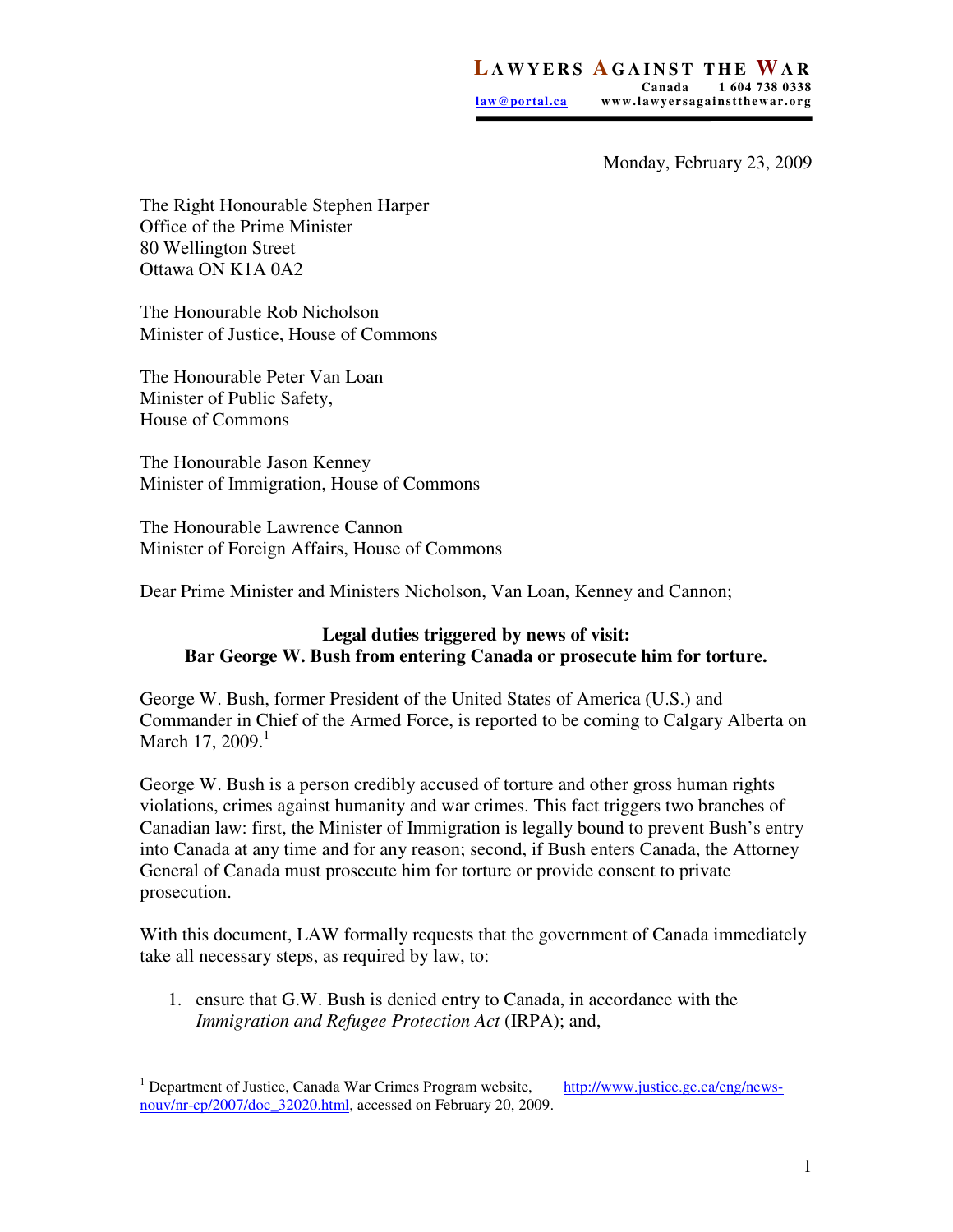2. designate the George W. Bush administration, between October 2001 and November 2008 as a "government that…has engaged in systematic or gross human rights violations, or a war crime or a crime against humanity within the meaning of subsections 6(3) to (5) of the *Crimes Against Humanity and War Crimes Act*, pursuant to s. 35(1)(b) of the IRPA.

Alternately, LAW hereby formally requests that the Attorney General of Canada give written consent to LAW to commence a prosecution of George W. Bush for torture.

We remind you of your government's oft repeated statement, "The most effective measure to ensure that Canada is not a safe haven for suspected perpetrators of war crimes, crimes against humanity and genocide is their early detection and subsequent prevention of entry into Canada."<sup>2</sup>

# **Inadmissibility to Canada:** *Immigration and Refugee Protection Act* **(IRPA)**

The IRPA, section 35(1) (a)  $\&$  (b), creates two categories of foreign nationals inadmissible to Canada because of human rights violations: individuals and senior members of a government who have engaged, anywhere, in *Crimes against Humanity and War Crimes Act* (CAHWCA) offences. While CAHWCA includes all international crimes against humanity and war crimes, the accusations of torture against Bush and the Bush administration are alone sufficient, to absolutely bar his entry both as an individual and as the (former) U.S. President and Commander in Chief of the Armed Forces. It should be noted that the CAHWCA, (s. 7), places special responsibility on 'military commanders' and other 'superiors' for crimes committed by their subordinates that they knew of, or were criminally negligent in failing to know of, and with respect to which they did not take necessary and reasonable steps to prevent. (CAHWCA list of crimes below)

Inadmissibility to Canada is established when there are "reasonable grounds to believe" the foreign national has engaged in torture or other international crimes. There is no requirement for personal involvement. Neither is there any requirement for proof of the accusations. Evidence of Bush's involvement in authorizing a systemic regime of torture far exceeds the 'reasonable grounds' test and triggers a legal duty to bar his entry to Canada.

# **Experts' Opinion: Torture by Bush and the Bush Administration**

In June 2008, Maj. General Antonio M. Taguba (USA-Ret.), author of the U.S. Army's  $2004$  internal report on Abu Ghraib,<sup>3</sup> stated,

"… the Commander-in-Chief [Bush] and those under him authorized a systematic regime of torture…. After years of disclosures by government investigations, media

 $\overline{a}$ 

<sup>2</sup> *Canada's Program on Crimes Against Humanity and War Crimes: Tenth Annual Report, 2006-2007*  http://www.cbsa-asfc.gc.ca/security-securite/wc-cg/wc-cg2007-eng.html

<sup>3</sup> *Investigation of the 800th* Military Police Brigade, February 2004.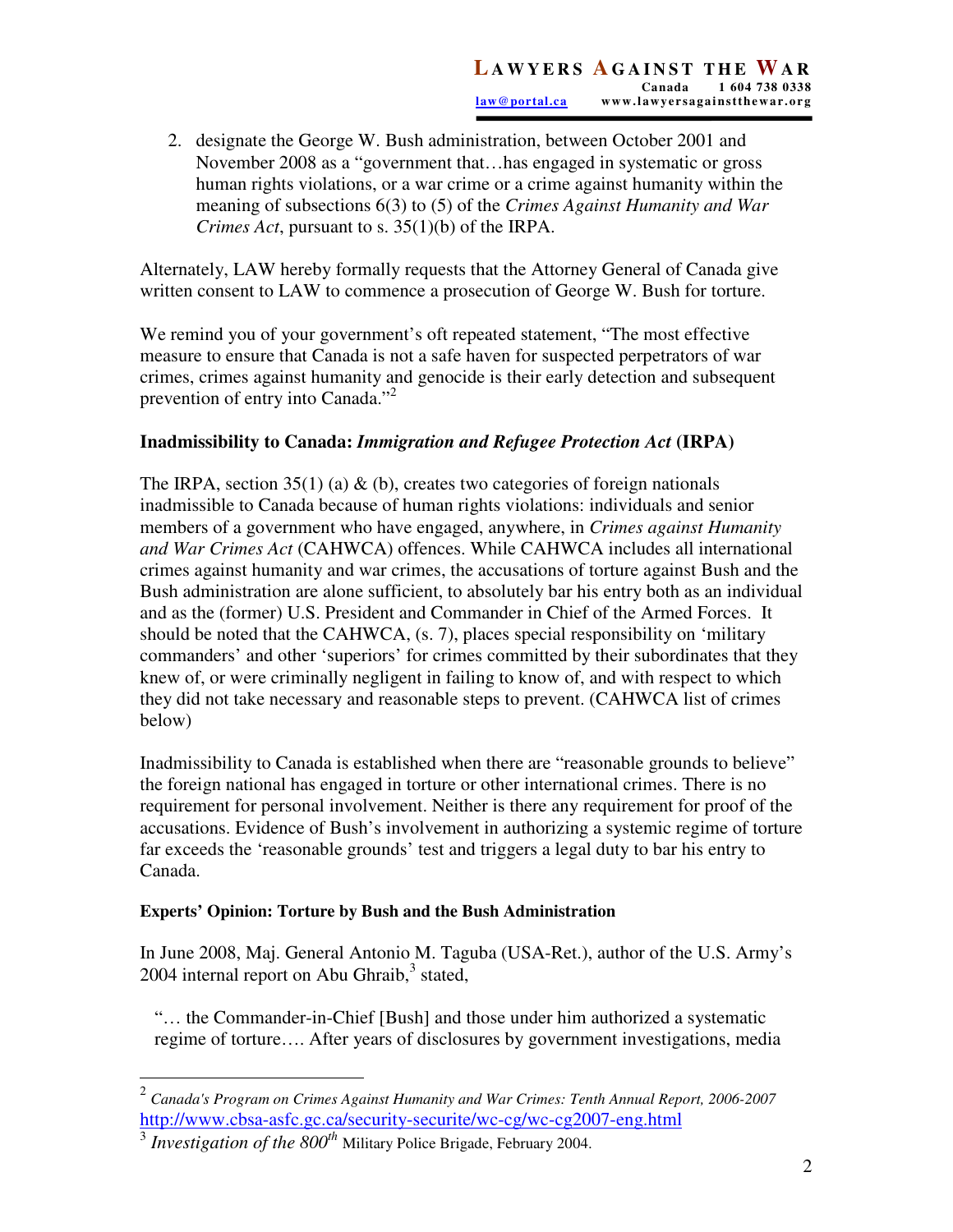accounts, and reports from human rights organizations, there is no longer any doubt as to whether the current [Bush] administration has committed war crimes. "<sup>4</sup>

In December 2008 the bipartisan U.S. Senate Armed Services Committee<sup>5</sup> published a report, based on an 18-month investigation, 38,000 pages of documents and the testimony of 70 people, that concluded,

"senior officials [Bush and others] in the United States government solicited information on how to use aggressive techniques, redefined the law to create the appearance of their legality, and authorized their use against detainees."

In February 2009, United Nations Special Rapporteur on Torture, Manfred Nowak concluded there is now proof of torture authorized by Bush and others.

"We possess all the evidence which proves that the torture methods used in interrogation by the U.S. government were explicitly ordered by former U.S. defence minister Donald Rumsfeld…Obviously, these orders were given with the highest U.S. authorities' knowledge."<sup>6</sup>

Professor Nowak further stated that evidence of torture has triggered the legal duty of the U.S. government "to take all necessary steps to bring George W. Bush and Donald Rumsfeld before a court." Once Bush crosses the border, Canada will have the legal duty to prosecute G.W. Bush for torture.

In these circumstances, Canada must bar George W. Bush from entering Canada.

# **Duty to Prosecute**

 $\overline{a}$ 

The necessity to prosecute Bush for torture (and other war crimes and crimes against humanity) once he is in Canada, arises from many sources including: *Crimes against Humanity and War Crimes Act* (CAHWCA), *Criminal Code of Canada, Rome Statute of the International Criminal Court* (Rome Statute) and *Convention against Torture and other Cruel, Inhuman and Degrading Treatment or Punishment* (CAT). The Rome Statute, obliges Canada generally to, "…exercise its criminal jurisdiction over those responsible for international crimes." CAT, specifically requires Canada to either prosecute or extradite for prosecution any person within Canadian territory, alleged to have committed torture. (Art. 7)

<sup>4</sup> Maj. General Antonio M. Taguba (USA-Ret.), Preface to *Broken Laws, Broken Lives: Medical Evidence of Torture by U.S. Personnel and its Impacts,* A Report by Physicians for Human Rights, June 2008. http://brokenlives.info/?page\_id=69

<sup>5</sup> *Senate Armed Services Committee Inquiry Into The Treatment Of Detainees In U.S. Custody*, Dec. 11, 2008. http://levin.senate.gov/newsroom/supporting/2008/Detainees.121108.pdf

<sup>6</sup> *RIGHTS: Call to Try Bush***,** By Julio Godoy**,** IPS/Berlin, February 2. 2009. http://ipsnews.net/news.asp?idnews=45636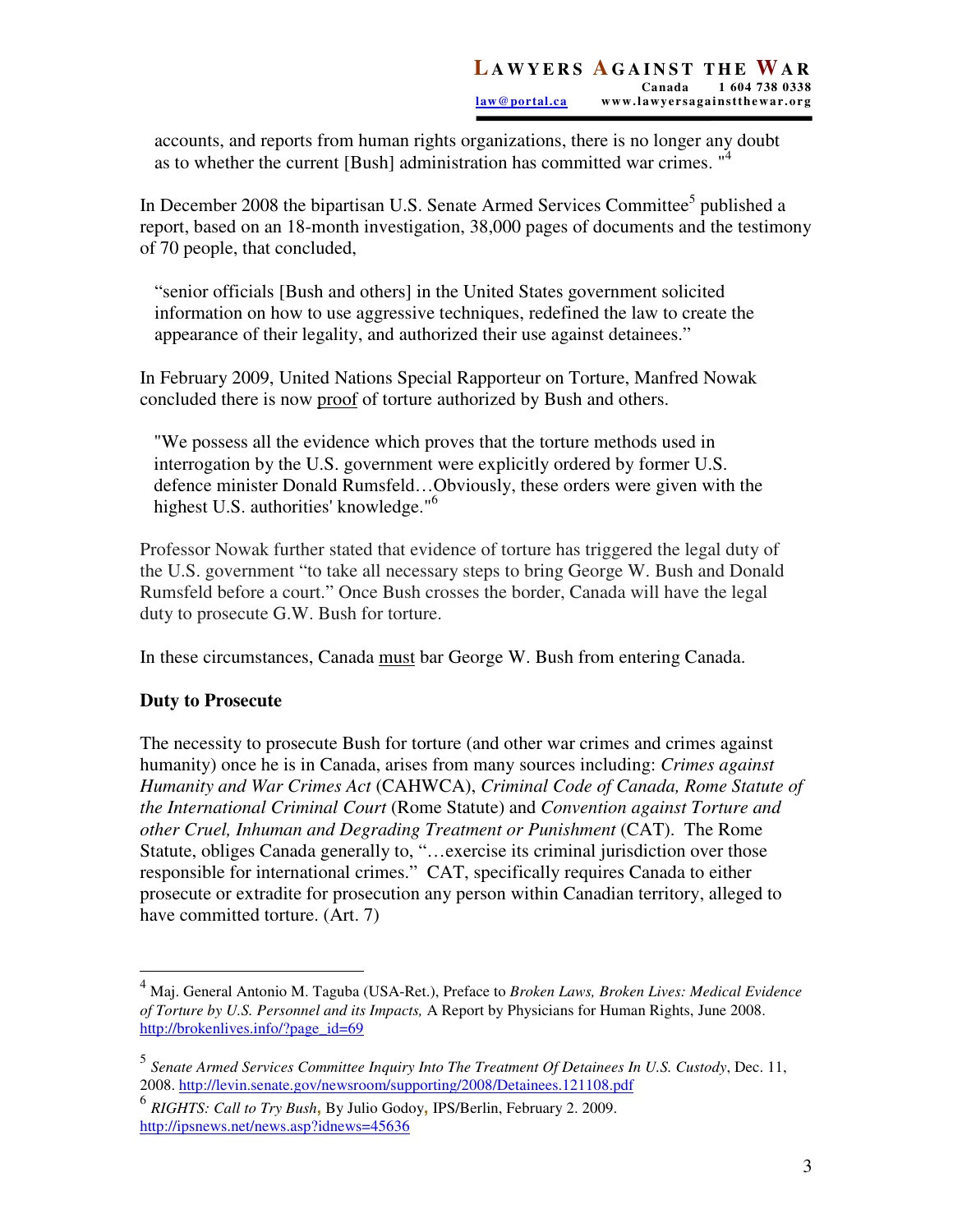# **No Immunity for Prosecution for Torture**

In November 2004 when Bush entered Canada, LAW filed a 7-count information alleging that, as President of the U.S. and Commander in Chief of the Armed Forces, Bush had aided, abetted and counseled torture at Abu Ghraib and Guantánamo Bay. A judge of the Provincial (Criminal Division) Court of BC dismissed the proceedings on the basis that as a head of state, Bush had, "immunity from prosecution under the criminal laws of Canada." The Attorney General of Canada then blocked appeals and an adjudication on the merits, by refusing to consent to the proceedings, presumably on the same basis. No such immunity from prosecution for torture applies to Bush any longer.

We look forward to receiving a timely response to our formal requests for action by the Prime Minister, Minister of Immigration, Attorney General of Canada, Minister of Public Safety and by the Canadian Border Services Agency: actions required by Canadian and by international law.

Sincerely,

# Gail Davidson, Lawyers against the War

# *N.B. Hard copy to follow by mail*

Encl.

Relevant Provisions Of The Crimes *Against Humanity And War Crimes Act*. Information filed Nov. 30/04 against George W. Bush in the Provincial Court of BC

# **This letter has been copied to:**

Leader Jack Layton-NDP 634-C Centre Block, House of Commons Ottawa, ON K1A 0A6

Joe Comartin, Justice Critic House of Commons Ottawa, ON, K1A 0A6

Paul Dewar Foreign Affairs Critic House of Commons Ottawa, ON K1A 0A6

Don Davies Opposition Critic on Immigration And Public Safety

House of Commons Ottawa, ON K1A 0A6

Liberal Leader Michael Ignatieff House of Commons Ottawa, ON K1A OA6

Bob Rae Foreign Affairs Critic House of Commons Ottawa, ON K1A OA6

Dominic Leblanc Justic Critic Maurizio Bevilacqua Immigration Critic

Leader of the Bloc Quebecois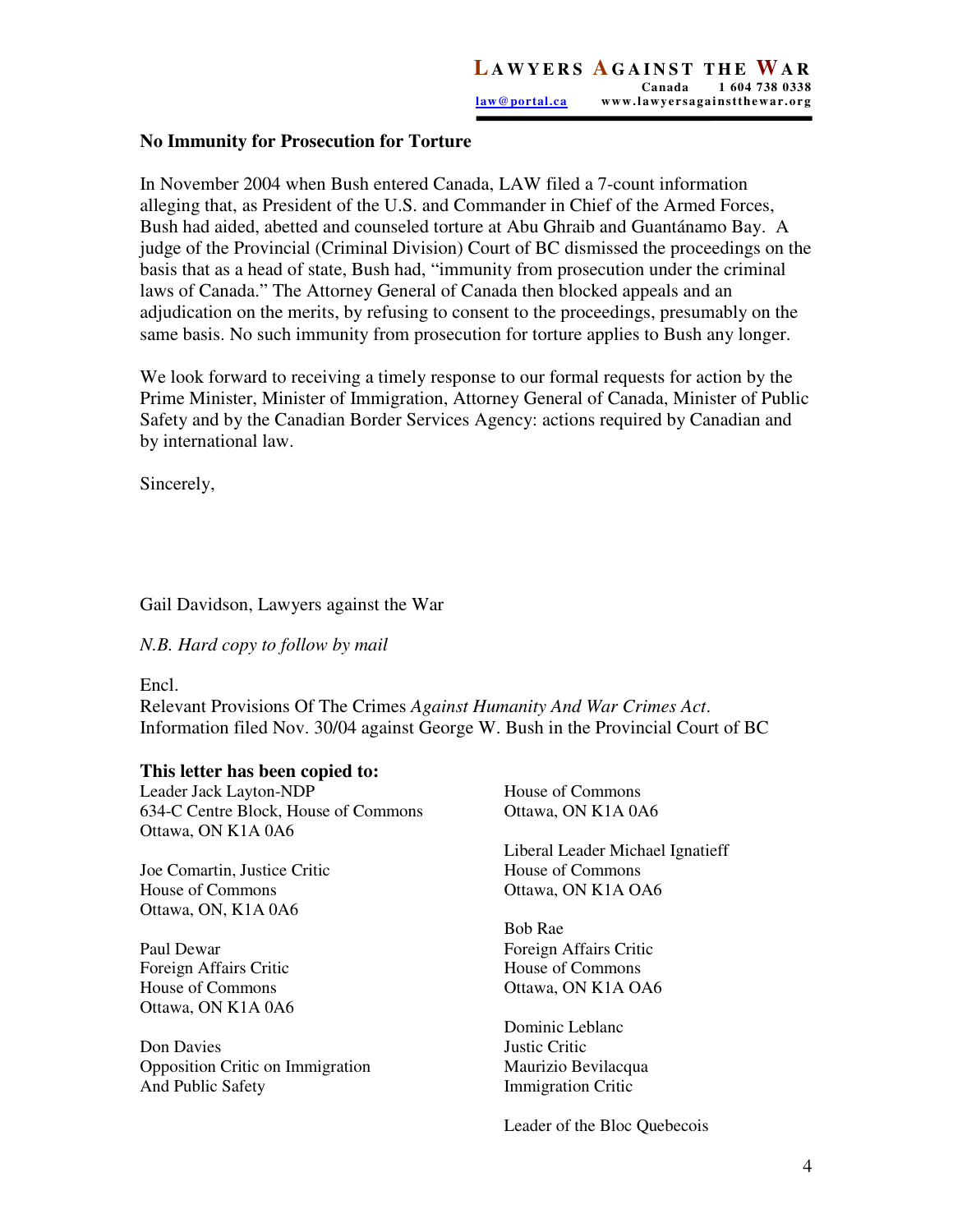Gilles Duceppe Bureau 533-S, édifice du Centre Ottawa, ON K1A 0A6

Real Menard Justice Et Procureur Général Responsable Région De Montréal Bureau 218, édifice de la Justice Ottawa, ON K1A 0A6

Serge Menard Sécurité Publique Bureau 286, Édifice de la Confédération Chambre des communes Ottawa, ON K1A 0A6

Thierry St-Cyr Citoyenneté Et Immigration Bureau 09, Édifice de la Justice Chambre des communes Ottawa, ON K1A 0A6

Paul Crete Affaires Étrangères Bureau 420, édifice de la Confédération Chambre des communes Ottawa, ON K1A 0A6

**Lawyers Against the War** (LAW) is a Canada-based committee that opposes war and advocates for adherence to international humanitarian law and against impunity for violators.

**Contacts:**

Gail Davidson, Tel: 604 738 0338; Fax: 604 736 1175, Email: law@portal.ca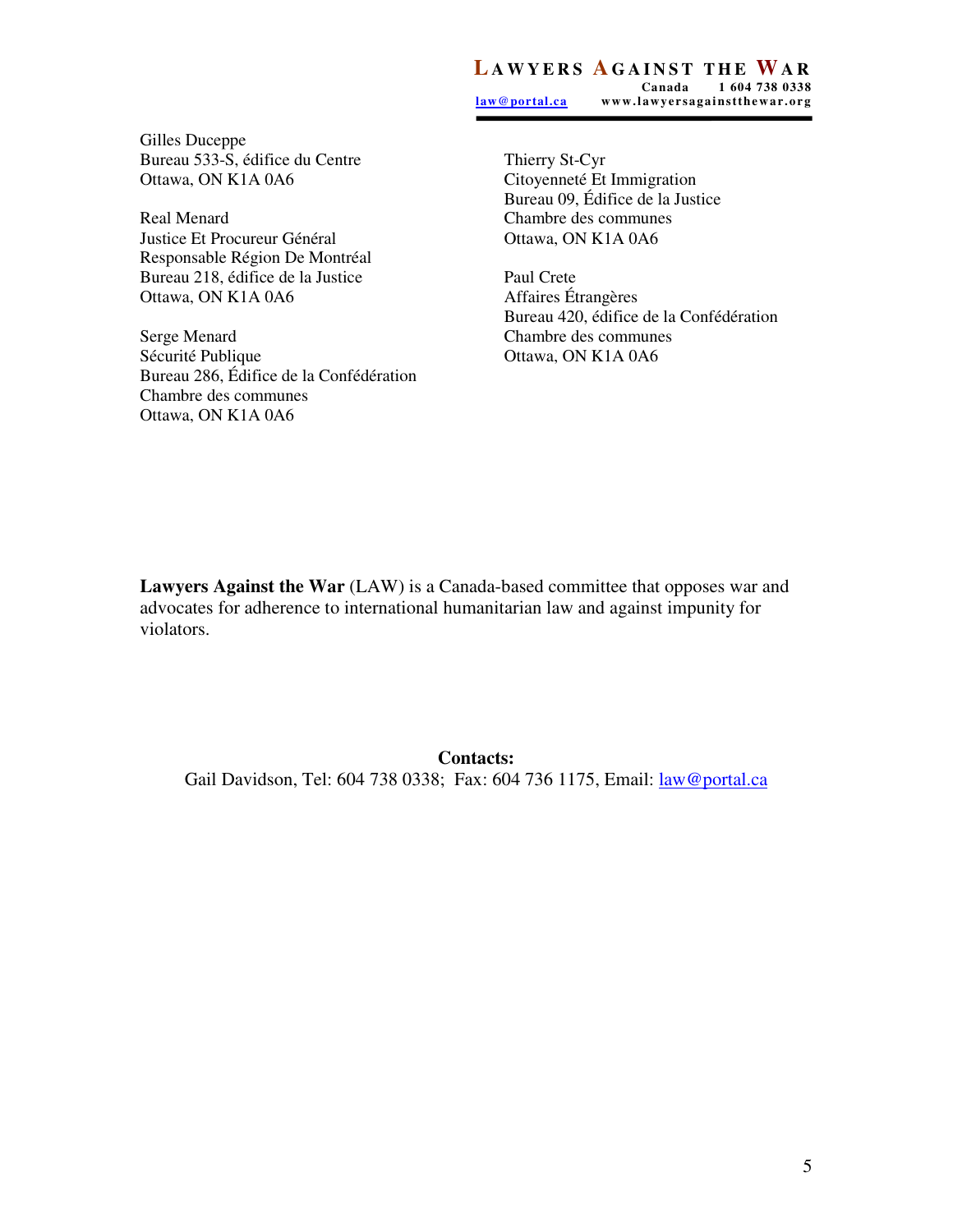## **RELEVANT SECTIONS OF THE** *IMMIGRATION AND REFUGEE PROTECTION ACT*

## Inadmissibility

### Rules of interpretation

**33.** The facts that constitute inadmissibility under sections 34 to 37 include facts arising from omissions and, unless otherwise provided, include facts for which there are reasonable grounds to believe that they have occurred, are occurring or may occur.

#### **Security**

**34.** (1) A permanent resident or a foreign national is inadmissible on security grounds for

(a) engaging in an act of espionage or an act of subversion against a democratic government, institution or process as they are understood in Canada;

(b) engaging in or instigating the subversion by force of any government;

(c) engaging in terrorism;

(d) being a danger to the security of Canada;

(e) engaging in acts of violence that would or might endanger the lives or safety of persons in Canada; or

(f) being a member of an organization that there are reasonable grounds to believe engages, has engaged or will engage in acts referred to in paragraph (a), (b) or (c).

#### **Exception**

(2) The matters referred to in subsection (1) do not constitute inadmissibility in respect of a permanent resident or a foreign national who satisfies the Minister that their presence in Canada would not be detrimental to the national interest.

#### Human or international rights violations

**35.** (1) A permanent resident or a foreign national is inadmissible on grounds of violating human or international rights for

(a) committing an act outside Canada that constitutes an offence referred to in sections 4 to 7 of the Crimes Against Humanity and War Crimes Act;

(b) being a prescribed senior official in the service of a government that, in the opinion of the Minister, engages or has engaged in terrorism, systematic or gross human rights violations, or genocide, a war crime or a crime against humanity within the meaning of subsections 6(3) to (5) of the Crimes Against Humanity and War Crimes Act; or

# **RELEVANT SECTIONS OF THE** *CRIMES AGAINST HUMANITY AND WAR CRIMES ACT***.**

## **OFFENCES OUTSIDE CANADA**

6. (1) Every person who, either before or after the coming into force of this section, commits outside Canada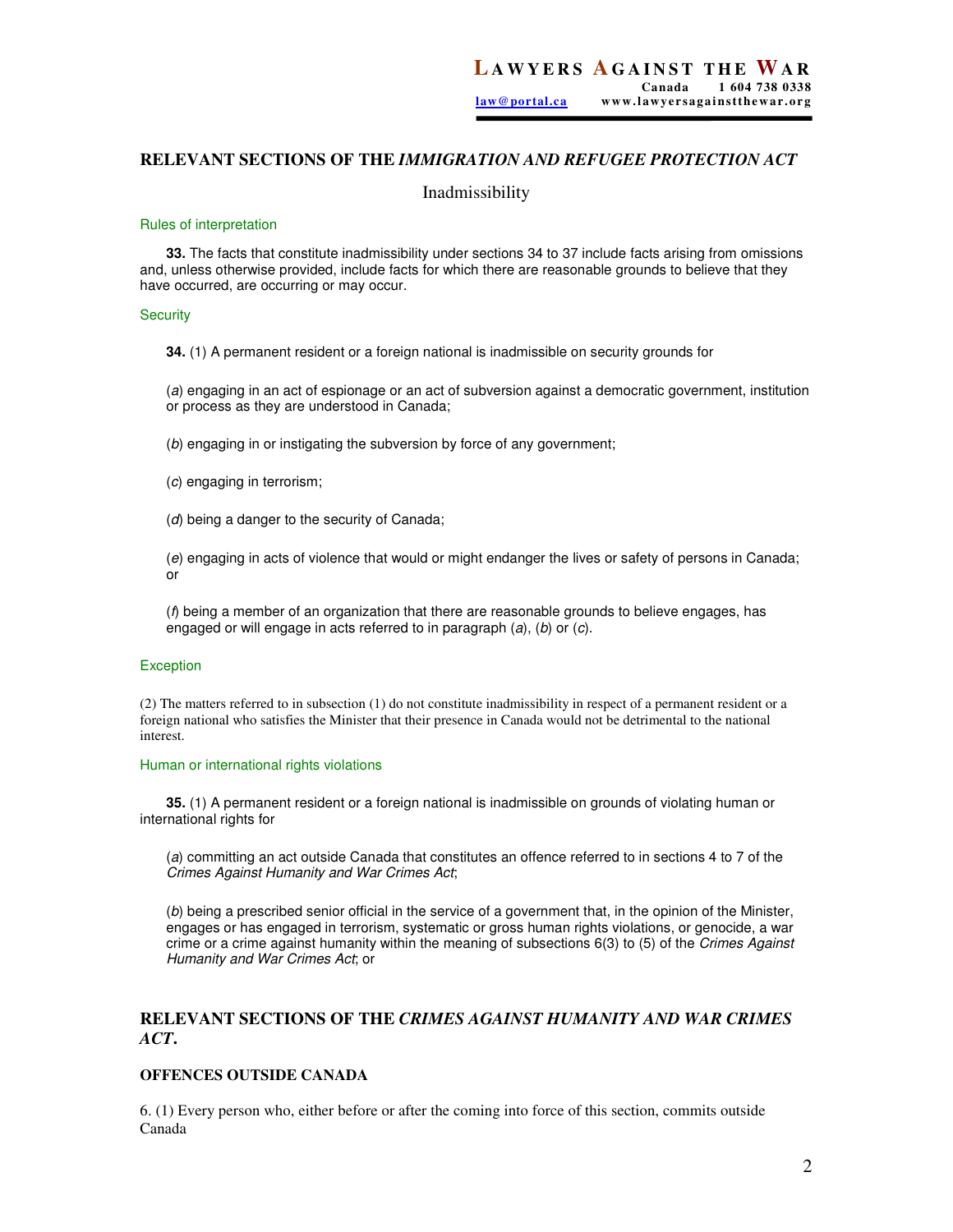…

(b) a crime against humanity, or

(c) a war crime,

is guilty of an indictable offence and may be prosecuted for that offence in accordance with section 8.

(1.1) Every person who conspires or attempts to commit, is an accessory after the fact in relation to, or counsels in relation to, an offence referred to in subsection (1) is guilty of an indictable offence.

#### Punishment

(2) Every person who commits an offence under subsection (1) or (1.1)

(a) shall be sentenced to imprisonment for life, if an intentional killing forms the basis of the offence; and (b) is liable to imprisonment for life, in any other case.

#### Definitions

(3) The definitions in this subsection apply in this section.

"crime against humanity" means murder, extermination, enslavement, deportation, imprisonment, torture, sexual violence, persecution or any other inhumane act or omission that is committed against any civilian population or any identifiable group and that, at the time and in the place of its commission, constitutes a crime against humanity according to customary international law or conventional international law or by virtue of its being criminal according to the general principles of law recognized by the community of nations, whether or not it constitutes a contravention of the law in force at the time and in the place of its commission.

…

"war crime" means an act or omission committed during an armed conflict that, at the time and in the place of its commission, constitutes a war crime according to customary international law or conventional international law applicable to armed conflicts, whether or not it constitutes a contravention of the law in force at the time and in the place of its commission.

(4) For greater certainty, crimes described in articles 6 and 7 and paragraph 2 of article 8 of the Rome Statute are, as of July 17, 1998, crimes according to customary international law, and may be crimes according to customary international law before that date. This does not limit or prejudice in any way the application of existing or developing rules of international law.

## ARTICLE 7

Crimes against humanity

1. For the purpose of this Statute, "crime against humanity" means any of the following acts when committed as part of a widespread or systematic attack directed against any civilian population, with knowledge of the attack:

(a) murder; …

(e) imprisonment or other severe deprivation of physical liberty in violation of fundamental rules of international law;

## (f) torture;

(g) rape, sexual slavery, enforced prostitution, forced pregnancy, enforced sterilization, or any other form of sexual violence of comparable gravity;

…

…

(i) enforced disappearance of persons;

(k) other inhumane acts of a similar character intentionally causing great suffering, or serious injury to body or to mental or physical health.

2. For the purpose of paragraph 1:

(a) "attack directed against any civilian population" means a course of conduct involving the multiple commission of acts referred to in paragraph 1 against any civilian population, pursuant to or in furtherance of a State or organizational policy to commit such attack;

(e) "torture" means the intentional infliction of severe pain or suffering, whether physical or mental, upon a person in the custody or under the control of the accused; except that torture shall not include pain or suffering arising only from, inherent in or incidental to, lawful sanctions;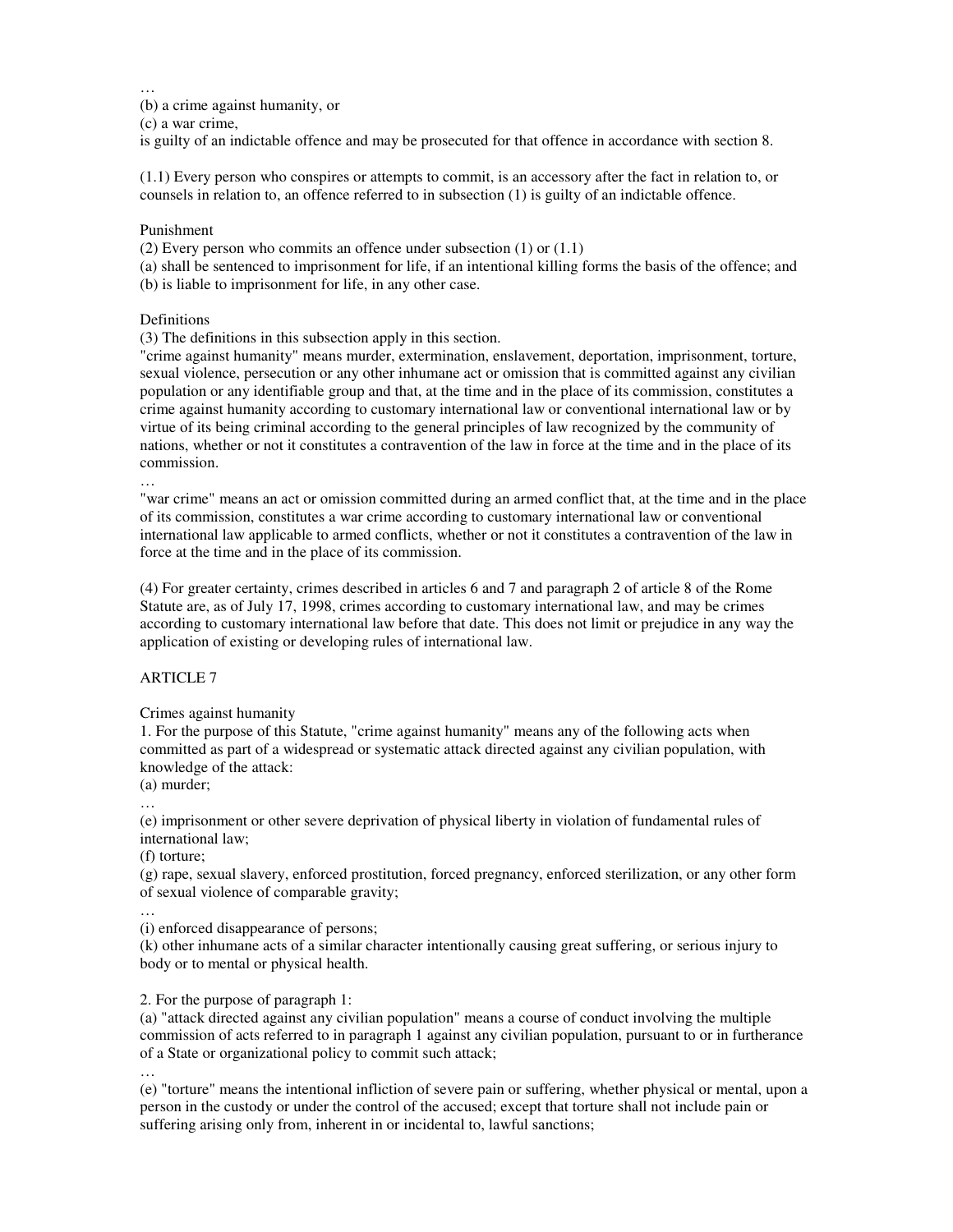(i) "enforced disappearance of persons" means the arrest, detention or abduction of persons by, or with the authorization, support or acquiescence of, a State or a political organization, followed by a refusal to acknowledge that deprivation of freedom or to give information on the fate or whereabouts of those persons, with the intention of removing them from the protection of the law for a prolonged period of time.

## PARAGRAPH 2 OF ARTICLE 8

War crimes

…

2. For the purpose of this Statute, "war crimes" means:

(a) grave breaches of the Geneva Conventions of 12 August 1949, namely, any of the following acts against persons or property protected under the provisions of the relevant Geneva Convention:

(i) wilful killing;

(ii) torture or inhuman treatment, including biological experiments;

(iii) wilfully causing great suffering, or serious injury to body or health;

(iv) extensive destruction and appropriation of property, not justified by military necessity and carried out unlawfully and wantonly;

…

(vi) wilfully depriving a prisoner of war or other protected person of the rights of fair and regular trial; (vii) unlawful deportation or transfer or unlawful confinement;

(b) other serious violations of the laws and customs applicable in international armed conflict, within the established framework of international law, namely, any of the following acts:

(i) intentionally directing attacks against the civilian population as such or against individual civilians not taking direct part in hostilities;

(ii) intentionally directing attacks against civilian objects, that is, objects which are not military objectives; …

(iv) intentionally launching an attack in the knowledge that such attack will cause incidental loss of life or injury to civilians or damage to civilian objects or widespread, long-term and severe damage to the natural environment which would be clearly excessive in relation to the concrete and direct overall military advantage anticipated;

…

…

(vi) killing or wounding a combatant who, having laid down his arms or having no longer means of defence, has surrendered at discretion;

(ix) intentionally directing attacks against buildings dedicated to religion, education, art, science or charitable purposes, historic monuments, hospitals and places where the sick and wounded are collected, provided they are not military objectives;

… (xi) killing or wounding treacherously individuals belonging to the hostile nation or army;

(xiv) declaring abolished, suspended or inadmissible in a court of law the rights and actions of the nationals of the hostile party;

(xxi) committing outrages upon personal dignity, in particular humiliating and degrading treatment;

…

…

…

(xxv) intentionally using starvation of civilians as a method of warfare by depriving them of objects indispensable to their survival, including wilfully impeding relief supplies as provided for under the Geneva Conventions;

[As a result of Security Council Resolution 1546 of 8 June 2004, it is arguable that the conflict ceased as of that day to be 'of an international character'. In that case, crimes committed from that day forward would fall under the following provisions:]

(c) in the case of an armed conflict not of an international character, serious violations of article 3 common to the four Geneva Conventions of 12 August 1949, namely, any of the following acts committed against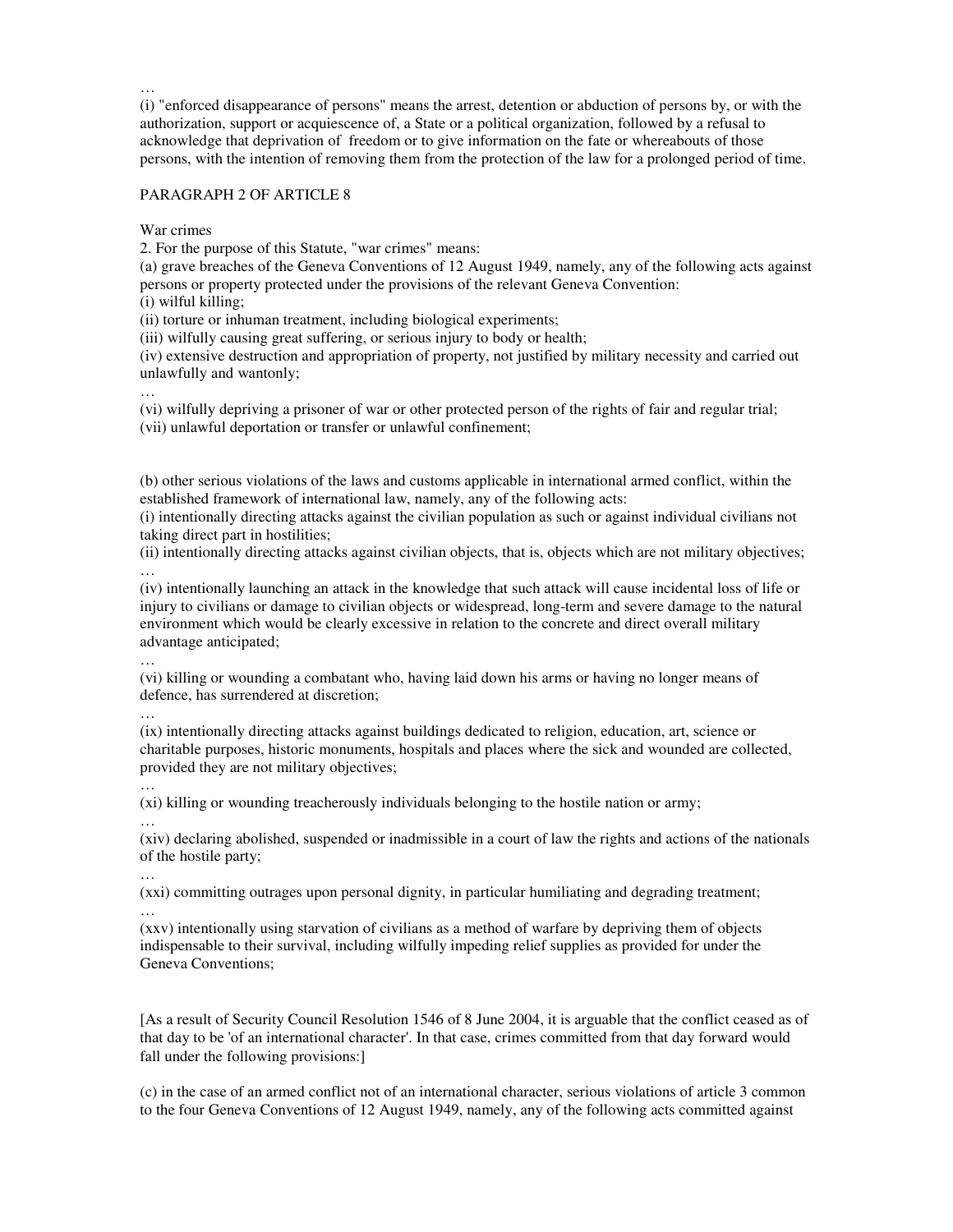persons taking no active part in the hostilities, including members of armed forces who have laid down their arms and those placed hors de combat by sickness, wounds, detention or any other cause:

(i) violence to life and person, in particular murder of all kinds, mutilation, cruel treatment and torture; (ii) committing outrages upon personal dignity, in particular humiliating and degrading treatment;

…

(e) other serious violations of the laws and customs applicable in armed conflicts not of an international character, within the established framework of international law, namely, any of the following acts: (i) intentionally directing attacks against the civilian population as such or against individual civilians not taking direct part in hostilities;

(ii) intentionally directing attacks against buildings, material, medical units and transport, and personnel using the distinctive emblems of the Geneva Conventions in conformity with international law; …

(iv) intentionally directing attacks against buildings dedicated to religion, education, art, science or charitable purposes, historic monuments, hospitals and places where the sick and wounded are collected, provided they are not military objectives;

…

…

(vi) committing rape, sexual slavery, enforced prostitution, forced pregnancy, as defined in article 7, paragraph 2(f), enforced sterilization, and any other form of sexual violence also constituting a serious violation of article 3 common to the four Geneva Conventions;

… (ix) killing or wounding treacherously a combatant adversary;

(f) paragraph 2(e) applies to armed conflicts not of an international character and thus does not apply to situations of internal disturbances and tensions, such as riots, isolated and sporadic acts of violence or other acts of a similar nature. It applies to armed conflicts that take place in the territory of a State when there is protracted armed conflict between governmental authorities and organized armed groups or between such groups.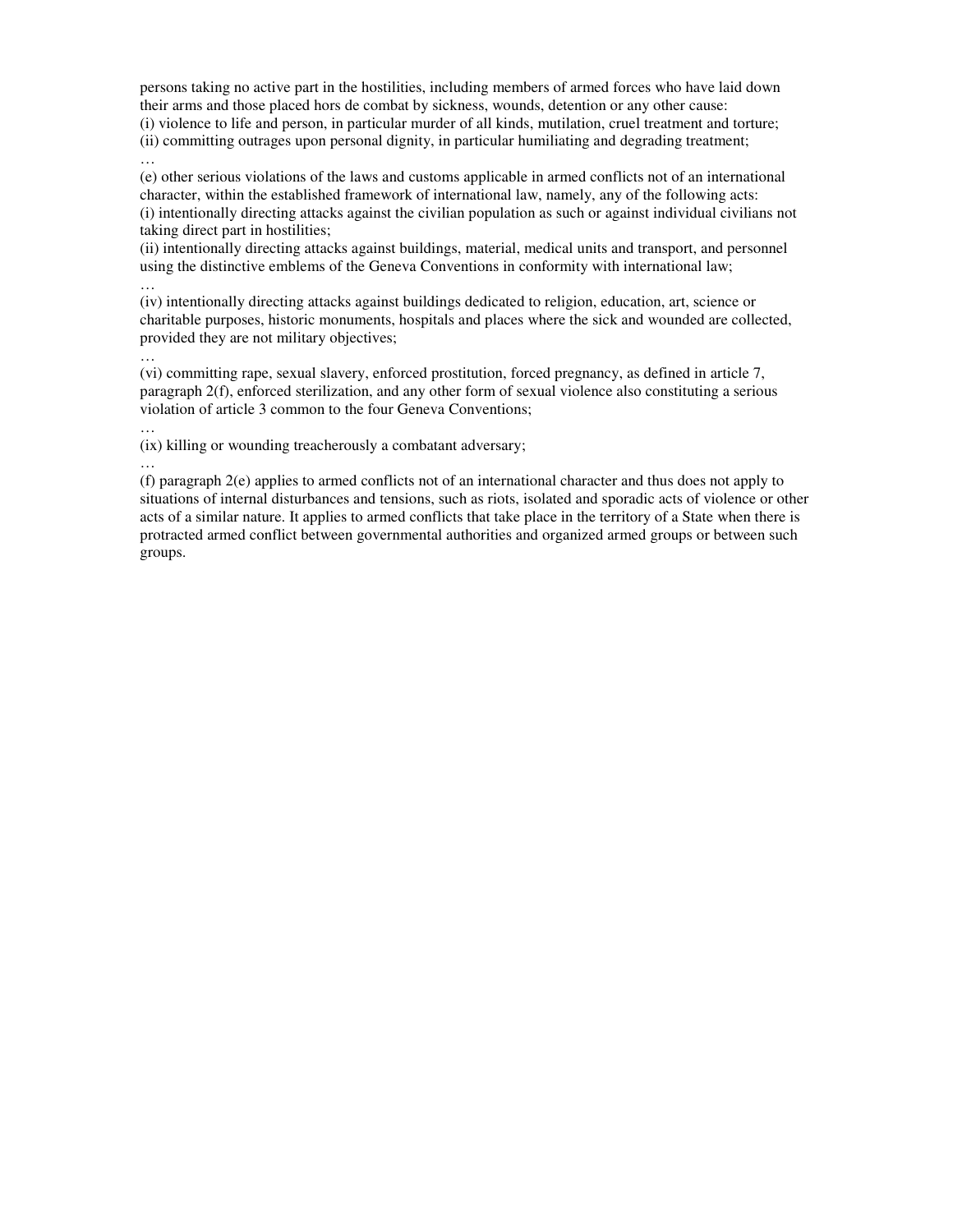

## **INFORMATION / DÉNONCIATION**

#### PROVINCE OF BRITISH COLUMBIA (i) fails to exercise control property over a person under a person under the control or effective community community control or effective community community community community community community community control or e authority and control, and as a result the person commits an offence under section 4, or

the matter to the competent authorities for investigation and prosecution.

|   |                     |                 | <b>COUR</b>  |  |
|---|---------------------|-----------------|--------------|--|
|   | ಯು<br>mu.           |                 |              |  |
| ٠ | NUMERO DE DOSSIER   |                 | <b>COLIB</b> |  |
|   | ma<br><b>NUMERD</b> | <b>LEN MBER</b> |              |  |

 $\mathbf{r}$  the information  $\mathbf{r}$  effective and control or effective authority and as a result the person of persons of persons and as a result the persons as a result to persons a result the persons as a result the perso communication offices presentes c

 $\overline{a}$  is committed such an offence; and offence; and offence; and offence; and offence; and offence; and offence; and offence; and offence; and offence; and offence; and offence; and offence; and offence; and offence;  $6au \vee \triangle$ Aus  $\sum_{i=1}^{n}$ 

informant says that he has reasonable and probable grounds to believe and does believe that/Le denor qu'il a des motifs raisonnables et probables de croire et croit effectivement que

#### ABU GHRAIB

 $\mathcal{X}$  superior committee if an indictable of  $\mathcal{X}$ 

Breach of responsibility by a superior

 $\mathbf{1}$  the superior, outside  $\mathbf{1}$ 

#### 1) Counselling [section  $22(1)$ ]

George Walker Bush, as President of the United States and Commander in Chief of the Armed Forces, between February 7, 2002 and November 30 2004 did counsel Donald Rumsfeld, Alberto R. Gonzales, Ricardo S. Sanchez, Geoffrey Miller, Janis Karpinski, Jeremy C. Sivits, Aumin Cruz, Ivan Frederick, Charles Graner, Lynndie England, Sabrina Harmon, Javal Davis, Megan Ambuhl and persons unknown to be parties to the infliction of torture by officials of the US Armed Forces or persons acting with the consent or acquiescence of such officials on persons detained at the Abu Ghraib prison in Iraq, and those persons afterwards were parties to the infliction of torture on those detained persons, contrary to sections 269.1 and 22(1) of the Criminal Code of Canada.

#### 2) Counselling [section22(2)]

"superior" means a person in authority, other than a military commander.

George Walker Bush, as President of the United States and Commander in Chief of the Armed Forces, between February 7, 2002 and November 30, 2004 did counsel Donald Rumsfeld, Alberto R. Gonzales, Ricardo S. Sanchez, Geoffrey Miller, Janis Karpinski, Jeremy C. Sivits, Aumin Cruz, Ivan Frederick, Charles Graner, Lynndie England, Sabrina Harmon, Javal Davis, Megan Ambuhl and persons unknown to be parties to grave breaches of the Geneva Convention Relative to the Treatment of Prisoners of War of August 12, 1949 and to war crimes contrary to the Crimes Against Humanity and War Crimes Act, sections 6 and 7, namely to deny prisoner of war status to those entitled to it, which persons, officials of the US Armed Forces or persons acting with the consent or acquiescence of such officials, in consequence of the counselling, inflicted torture on persons detained at the Abu Ghraib prison in Iraq, and the said George Walker Bush knew or ought to have known that such torture was likely to be inflicted in consequence of the counselling, contrary to sections 269.1 and 22(2) of the Criminal Code of Canada.

#### 3) Aiding

George Walker Bush, as President of the United States and Commander in Chief of the Armed Forces, between February 7, 2002 and November 30, 2004 did and omitted to do acts for the purpose of aiding the infliction of torture by Jeremy C. Sivits, Aumin Cruz, Ivan Frederick, Charles Graner, Lynndie England, Sabrina Harmon, Javal Davis, Megan Ambuhl, and persons unknown, officials of the US Armed Forces or persons acting with the consent or acquiescence of such officials, on persons detained at the Abu Ghraib prison in Iraq, contrary to sections 269.1 and 24(1)(b) of the Criminal Code of Canada.